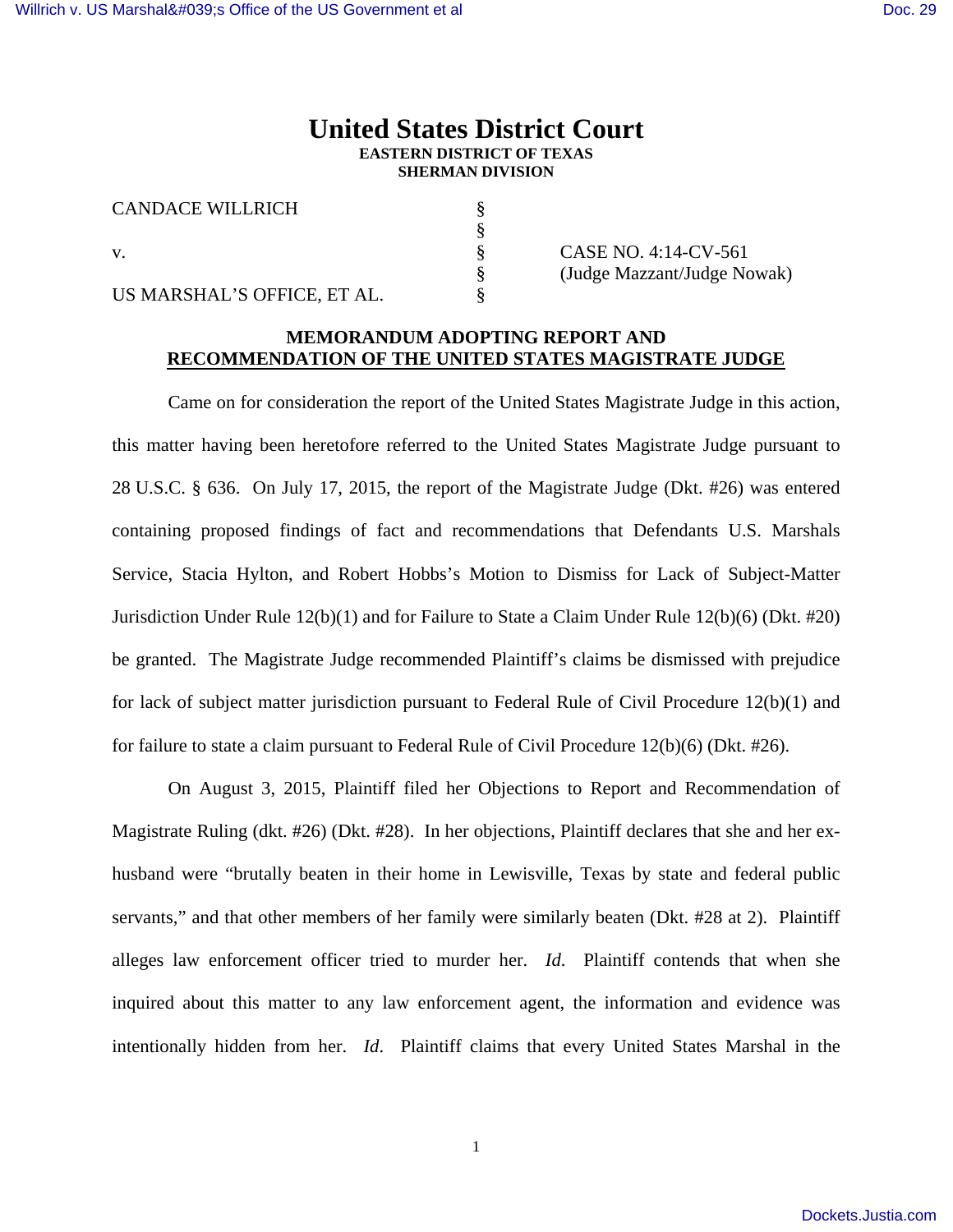United States is aware of this matter, and all law enforcement agencies in Texas, and other states, conspired against her constitutional rights. *Id*.

### *Objection 1 - Magistrate Judge's Analysis on Subject Matter Jurisdiction*

 Plaintiff first objects to the Magistrate Judge's analysis of subject matter jurisdiction, stating, specifically, that public servants and agencies are not entitled to sovereign immunity when those same public servants and/or agencies violate an individual's constitutional rights (Dkt. #28 at 3). Plaintiff asserts that she has shown that there was a valid waiver of sovereign immunity because she has shown that Defendants actively participated in a conspiracy against Plaintiff's constitutional rights, civil liberties, and human rights. *Id*. Plaintiff attests that "someone" is violently battering her, and shooting "something directly at her in her home as if they can see her in her home;" Plaintiff describes the assault as "human torture." *Id*. at 3-4. Plaintiff contends that Defendants waived sovereign immunity when they participated in these acts. *Id*.

 The Magistrate Judge found that Plaintiff's allegations against the United States Marshals and the individual Defendants in their official capacities are allegations against the United States, and that Plaintiff failed to demonstrate a valid waiver of sovereign immunity (Dkt. #26 at 6-7). "[T]he United States cannot be sued unless its sovereign immunity has been explicitly and unequivocally waived through Congressional statute." *Taylor v. United States*, 292 F. App'x 383, 385 (5th Cir. 2008); *see also Wagstaff v. U.S. Dep't of Educ*., 509 F.3d 661, 664 (5th Cir. 2007) ("In order to hale the federal government into a court proceeding, a plaintiff must show that there has been a valid waiver of sovereign immunity."). The Magistrate Judge concluded that the Court lacked subject matter jurisdiction because Plaintiff's claims lacked a plausible foundation (Dkt. #26 at 6-7). This Court agrees. Plaintiff's allegations are not plausible.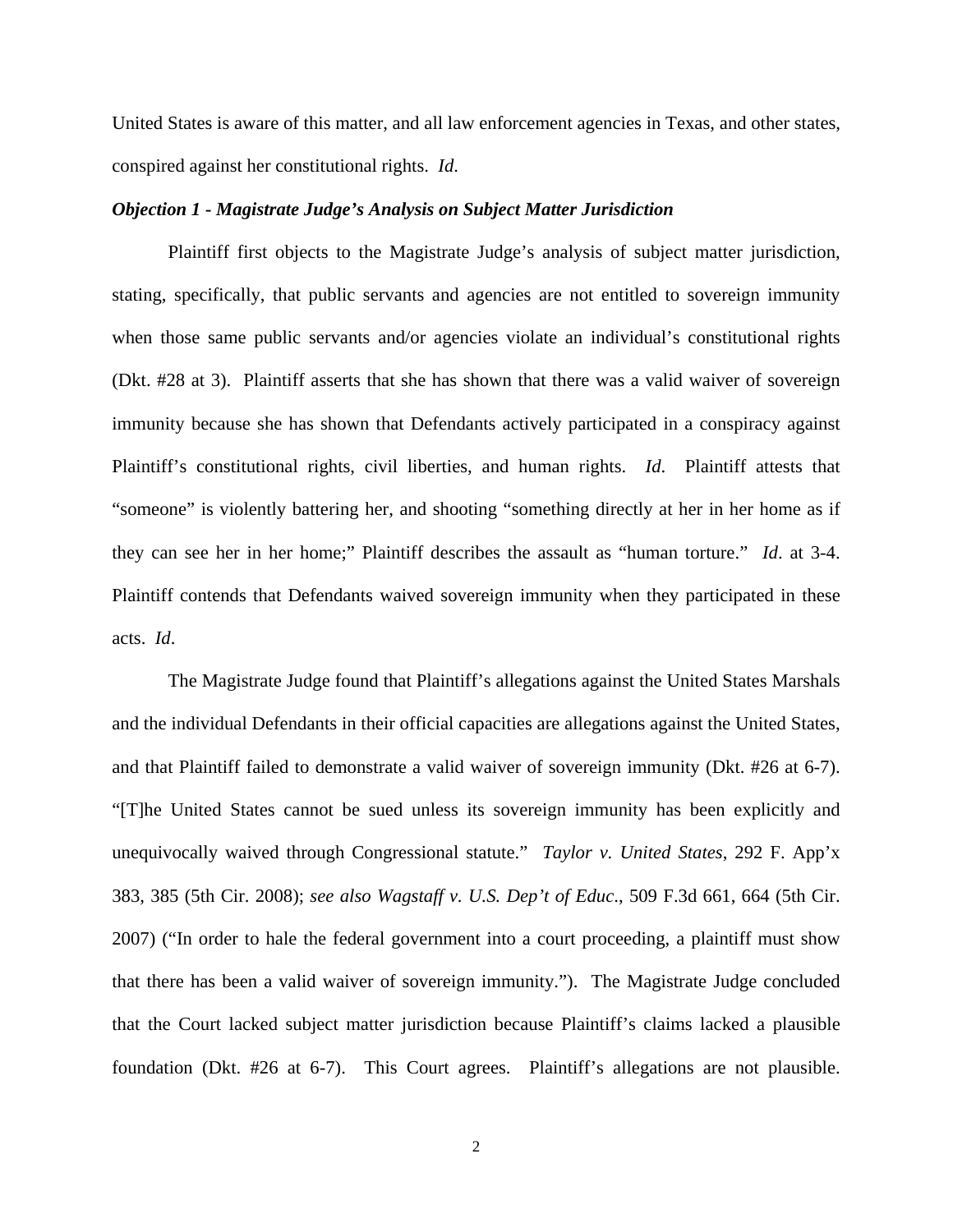Plaintiff alleges that every United States Marshal, and a large number of federal public servants, are involved in a conspiracy to shoot digital rays or "something" at Plaintiff's body, to manipulate and steal her thoughts, to murder her, and other implausible allegations. The Court lacks subject matter jurisdiction over these claims, and Plaintiff's first objection is overruled.

### *Objection 2 - Magistrate Judge's Analysis on Failure to State a Claim*

 Plaintiff next objects to the Magistrate Judge's analysis finding that Plaintiff failed to state a claim (Dkt. #28 at 6). Plaintiff contends that the Magistrate Judge made solely "boiler plate" statements and did not present sufficient reasoning to recommend granting a motion to dismiss. *Id*. Plaintiff states that she should have been entitled to perform discovery, and reasserts her conspiracy allegations against Defendants. *Id*. The Magistrate Judge clearly stated the legal standard applicable to a Federal Rule of Civil Procedure 12(b)(6) motion to dismiss, and applied that analysis correctly according to binding United States Supreme Court precedent (*See* Dkt. #26 at 3-5, 8). The Magistrate Judge found that Plaintiff's allegations were conclusory, and not entitled to an assumption of the truth (Dkt. #28 at 8). Moreover, the Magistrate Judge determined that Plaintiff's complaint lacked any factual allegations that plausibly suggested an entitlement to relief. *Id*. Plaintiff's allegations are simply not plausible, and do not allow the Court to conclude that Plaintiff has sufficiently stated a claim against these Defendants. Accordingly, the Court finds that Plaintiff's objection is overruled.

### *Objection 3 - Magistrate Judge's Notice to Plaintiff*

 Plaintiff also objects to the Magistrate Judge's "Notice to Plaintiff," stating that "Plaintiff does not have an extensive history of filing frivolous cases anywhere in the United States" (Dkt. #28 at 8). Plaintiff states that the United States Court of Federal Claims directed her to a lower court for settlement purposes, and the Northern District of Texas "grossly discriminated" against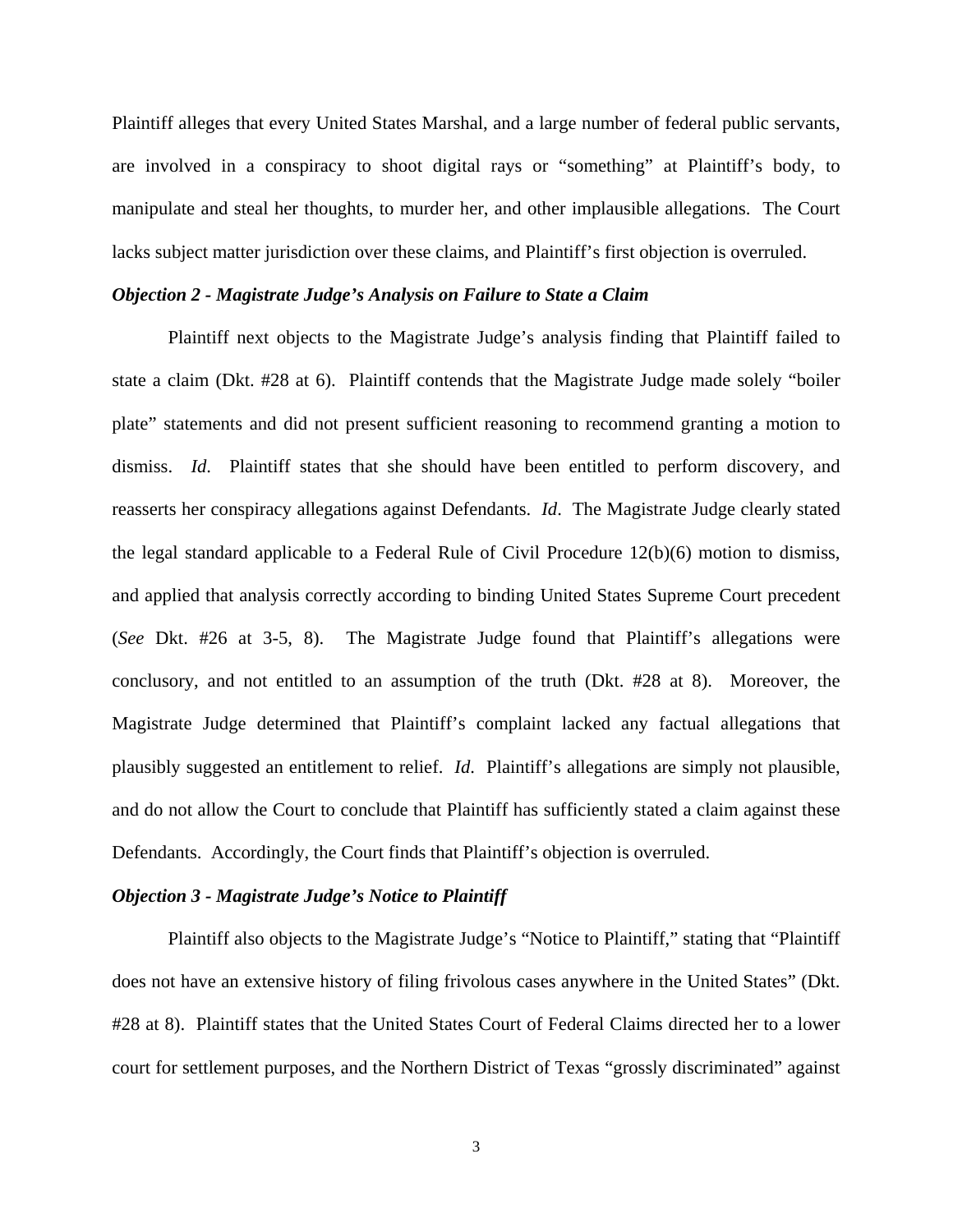her by misstating facts and making incorrect rulings. *Id*. Plaintiff argues that "nothing presented to this court or any other court should ever prohibit her from filing future cases." *Id*. at 9. To the extent this is construed as a proper objection, Plaintiff's history of filing frivolous claims is welldocumented by the Magistrate Judge, as well as other courts (Dkt. #26 at 9-10 (citing cases)). The Magistrate Judge warned Plaintiff that "abuses of the litigation process – such as filing frivolous cases – may result in sanctions, including monetary sanctions, and the prohibition of filing future cases except by leave of Court." *Id*. at 10. The Court possesses the inherent power "to protect the efficient and orderly administration of justice and… to command respect for the court's orders, judgments, procedures, and authority." *In re Stone*, 986 F.2d 898, 902 (5th Cir. 1993). Included in the Court's inherent power is "the power to levy sanctions in response to abusive litigation practices." *Id*. Plaintiff has filed numerous cases in the United States Court of Federal Claims, the United States District Court for the Northern District of Texas, and this Court. Accordingly, the Magistrate Judge's warning to Plaintiff is appropriate, and Plaintiff's objection is overruled.

 Having received the report of the United States Magistrate Judge, having considered each of Plaintiff's timely-filed objections (Dkt. #28), and having conducted a *de novo* review, this Court is of the opinion that the findings and conclusions of the Magistrate Judge are correct and adopts the Magistrate Judge's report (Dkt. #26) as the findings and conclusions of the Court.

 It is, therefore, **ORDERED** that Defendants U.S. Marshals Service, Stacia Hylton, and Robert Hobbs's Motion to Dismiss for Lack of Subject-Matter Jurisdiction Under Rule 12(b)(1) and for Failure to State a Claim Under Rule 12(b)(6) (Dkt. #20) is **GRANTED**, and Plaintiff's case is **DISMISSED** with prejudice for lack of subject matter jurisdiction pursuant to Federal